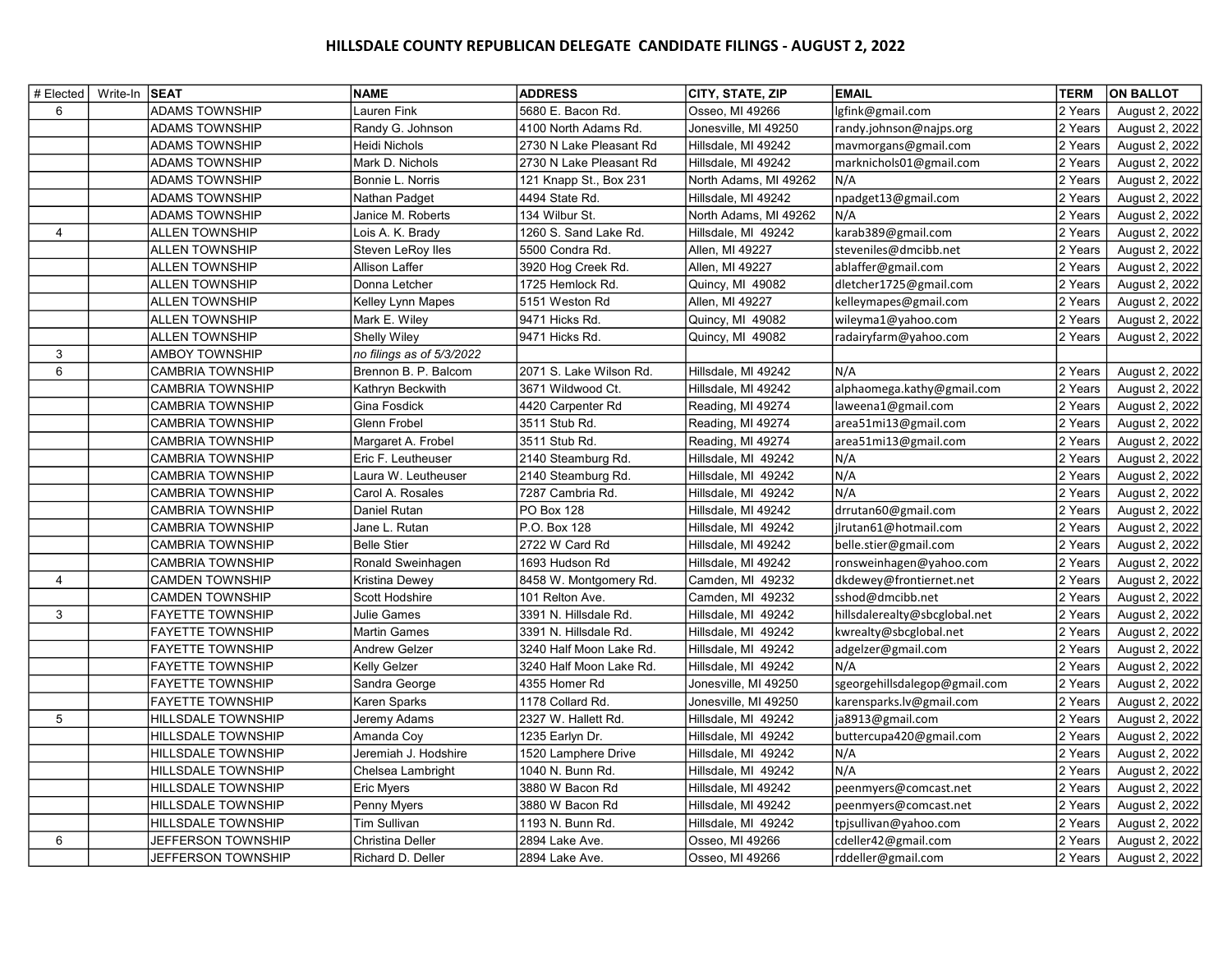## HILLSDALE COUNTY REPUBLICAN DELEGATE CANDIDATE FILINGS - AUGUST 2, 2022

|                | <b>JEFFERSON TOWNSHIP</b>  | Josh Gritzmaker               | 3929 Hudson Rd            | Osseo, MI 49266       | josh.gritzmaker@intralox.com | 2 Years | August 2, 2022 |
|----------------|----------------------------|-------------------------------|---------------------------|-----------------------|------------------------------|---------|----------------|
|                | <b>JEFFERSON TOWNSHIP</b>  | Kristin Gritzmaker            | 3929 Hudson Rd            | Osseo, MI 49266       | mrs.gritzy@yahoo.com         | 2 Years | August 2, 2022 |
|                | <b>JEFFERSON TOWNSHIP</b>  | Jacob Meister                 | 3500 Pioneer Rd.          | Osseo, MI 49266       | jacobjohnmeister@gmail.com   | 2 Years | August 2, 2022 |
| 3              | LITCHFIELD TOWNSHIP        | no filings as of 5/3/2022     |                           |                       |                              |         |                |
| 3              | <b>MOSCOW TOWNSHIP</b>     | Ronald Coe                    | 11274 Strait Rd.          | Jonesville, MI 49250  | N/A                          | 2 Years | August 2, 2022 |
|                | MOSCOW TOWNSHIP            | <b>William Petrie</b>         | 9801 Moscow Rd.           | Jonesville, MI 49250  | N/A                          | 2 Years | August 2, 2022 |
|                | <b>MOSCOW TOWNSHIP</b>     | Sandra Rancourt               | 9081 Dennings Rd          | Jonesville, MI 49250  | renucove@aol.com             | 2 Years | August 2, 2022 |
|                | MOSCOW TOWNSHIP            | Mary L. Rutan                 | 6220 Chandler Rd.         | Jerome, MI 49249      | N/A                          | 2 Years | August 2, 2022 |
|                | <b>MOSCOW TOWNSHIP</b>     | Linda Waldron                 | 7050 E. Sterling Rd.      | Jerome, MI 49249      | N/A                          | 2 Years | August 2, 2022 |
| 4              | PITTSFORD TOWNSHIP         | Jason J. Brooks               | 2600 Waldron Rd.          | Hudson, MI 49247      | jasper4267.jb@gmail.com      | 2 Years | August 2, 2022 |
|                | <b>PITTSFORD TOWNSHIP</b>  | Jennifer Howell               | 12001 Day Rd.             | Hudson, MI 49247      | N/A                          | 2 Years | August 2, 2022 |
|                | PITTSFORD TOWNSHIP         | Leaann Zimmerman              | 2600 Waldron Rd.          | Hudson, MI 49247      | grandmaleaann@gmail.com      | 2 Years | August 2, 2022 |
|                | PITTSFORD TOWNSHIP         | Mark Zimmerman                | 2600 Waldron Rd.          | Hudson, MI 49247      | N/A                          | 2 Years | August 2, 2022 |
| $\overline{2}$ | <b>RANSOM TOWNSHIP</b>     | no filings as of 5/3/2022     |                           |                       |                              |         |                |
| $\overline{4}$ | <b>READING TOWNSHIP</b>    | <b>Allan Andrews</b>          | 5584 Ridge Dr.            | Reading, MI 49274     | N/A                          | 2 Years | August 2, 2022 |
|                | <b>READING TOWNSHIP</b>    | Kathy Flaugher                | 4611 Long Lake Rd.        | Reading, MI 49274     | toyhouse@dmcibb.net          | 2 Years | August 2, 2022 |
|                | <b>READING TOWNSHIP</b>    | Maria Stroinski               | 6670 Quackenbush Rd       | Reading, MI 49274     | the5stros@yahoo.com          | 2 Years | August 2, 2022 |
|                | <b>READING TOWNSHIP</b>    | Steve Stroinski               | 6670 Quackenbush Rd       | Reading, MI 49274     | the5stros@yahoo.com          | 2 Years | August 2, 2022 |
| 4              | <b>SCIPIO TOWNSHIP</b>     | Gena Foulk                    | 7200 Concord Rd.          | Jonesville, MI 49250  | N/A                          | 2 Years | August 2, 2022 |
|                | <b>SCIPIO TOWNSHIP</b>     | Annette Helmuth               | 1870 East Sterling Rd.    | Jonesville, MI 49250  | backtobasics@comcast.net     | 2 Years | August 2, 2022 |
|                | <b>SCIPIO TOWNSHIP</b>     | Matthew A. Helmuth            | 1870 East Sterling Rd.    | Jonesville, MI 49250  | mh143286@comcast.net         | 2 Years | August 2, 2022 |
|                | <b>SCIPIO TOWNSHIP</b>     | Paul Thomas Hosmer            | 1588 E. Litchfield Rd.    | Jonesville, MI 49250  | N/A                          | 2 Years | August 2, 2022 |
|                | <b>SCIPIO TOWNSHIP</b>     | Al Kauffman                   | 11891 French Rd.          | Litchfield, MI 49252  | N/A                          | 2 Years | August 2, 2022 |
|                | <b>SCIPIO TOWNSHIP</b>     | Chris Myers                   | 10750 Rowe Rd             | Jonesville, MI 49250  | cmyers0258@gmail.com         | 2 Years | August 2, 2022 |
|                | <b>SCIPIO TOWNSHIP</b>     | Kathy Schmitt                 | 8200 Milnes Rd.           | Jonesville, MI 49250  | kaschmitt@dmcibb.net         | 2 Years | August 2, 2022 |
|                | <b>SCIPIO TOWNSHIP</b>     | Alex Stemme                   | 9460 Milnes Rd.           | Jonesville, MI 49250  | astemme@hotmail.com          | 2 Years | August 2, 2022 |
|                | <b>SCIPIO TOWNSHIP</b>     | Amanda Stemme                 | 9460 Milnes Rd.           | Jonesville, MI 49250  | stemmear@gmail.com           | 2 Years | August 2, 2022 |
| 5              | SOMERSET TOWNSHIP, PCT. 1  | <b>Susan Avery</b>            | 11829 Greenbriar Drive    | Jerome, MI 49249      | susyavery@gmail.com          | 2 Years | August 2, 2022 |
|                | SOMERSET TOWNSHIP, PCT. 1  | Namrata Carolan               | 10271 Highland Green Dr.  | Jerome, MI 49249      | namoocarolan@frontier.com    | 2 Years | August 2, 2022 |
|                | SOMERSET TOWNSHIP, PCT. 1  | Marney Kast                   | 8697 N. Jerome Rd.        | Jerome, MI 49249      | N/A                          | 2 Years | August 2, 2022 |
| 6              | SOMERSET TOWNSHIP, PCT. 2  | Connie R. Gale                | 6887 Bilby Rd.            | Jerome, MI 49249      | N/A                          | 2 Years | August 2, 2022 |
|                | SOMERSET TOWNSHIP, PCT. 2  | Curtis S. Gale                | 6887 Bilby Rd.            | Jerome, MI 49249      | N/A                          | 2 Years | August 2, 2022 |
|                | SOMERSET TOWNSHIP, PCT. 2  | Jessica Hanna                 | 10711 Waldron Rd.         | Jerome, MI 49249      | jessicag2283@gmail.com       | 2 Years | August 2, 2022 |
|                | SOMERSET TOWNSHIP, PCT. 2  | Mike Hanna                    | 10711 Waldron Rd.         | Jerome, MI 49249      | mikehannadish1@gmail.com     | 2 Years | August 2, 2022 |
| 3              | <b>WHEATLAND TOWNSHIP</b>  | <b>Richard Boody</b>          | 4330 Kelso Rd             | North Adams, MI 49262 | N/A                          | 2 Years | August 2, 2022 |
|                | <b>WHEATLAND TOWNSHIP</b>  | Dawn Johnson                  | 2359 Wheatland Rd         | Pittsford, MI 49271   | dj08191958@gmail.com         | 2 Years | August 2, 2022 |
|                | <b>WHEATLAND TOWNSHIP</b>  | David Stone                   | 11217 Hoxie Rd            | North Adams, MI 49262 | elotno77@aol.com             | 2 Years | August 2, 2022 |
|                | <b>WHEATLAND TOWNSHIP</b>  | Tina Stone                    | 11217 Hoxie Rd            | North Adams, MI 49262 | zevich31@aol.com             | 2 Years | August 2, 2022 |
| 2              | <b>WOODBRIDGE TOWNSHIP</b> | John Schelling                | 12350 Grass Lake Rd.      | Osseo, MI 49266       | N/A                          | 2 Years | August 2, 2022 |
| $\overline{4}$ | <b>WRIGHT TOWNSHIP</b>     | Maghann C. Zimmerman          | 11891 Waldron Rd.         | Waldron, MI 49288     | maghann.z@gmail.com          | 2 Years | August 2, 2022 |
| 3              | HILLSDALE CITY, WARD I     | Jacob Bruns                   | 114 Orchard Ridge Parkway | Hillsdale, MI 49242   | bruns.jacob13@gmail.com      | 2 Years | August 2, 2022 |
|                | HILLSDALE CITY, WARD I     | <b>Brandan Curtis Hadlock</b> | 139 Hillcrest Dr.         | Hillsdale, MI 49242   | N/A                          | 2 Years | August 2, 2022 |
|                | HILLSDALE CITY, WARD I     | <b>Greg Stuchell</b>          | 4 Charger Lane            | Hillsdale, MI 49242   | rgstuchell@outlook.com       | 2 Years | August 2, 2022 |
|                | HILLSDALE CITY, WARD I     | <b>Heather Tritchka</b>       | 4 Charger Lane            | Hillsdale, MI 49242   | hstritchka@hotmail.com       | 2 Years | August 2, 2022 |
|                | HILLSDALE CITY, WARD I     | <b>Charles Vear</b>           | 140 Hillcrest Dr.         | Hillsdale, MI 49242   | budvear@gmail.com            | 2 Years | August 2, 2022 |
|                |                            |                               |                           |                       |                              |         |                |